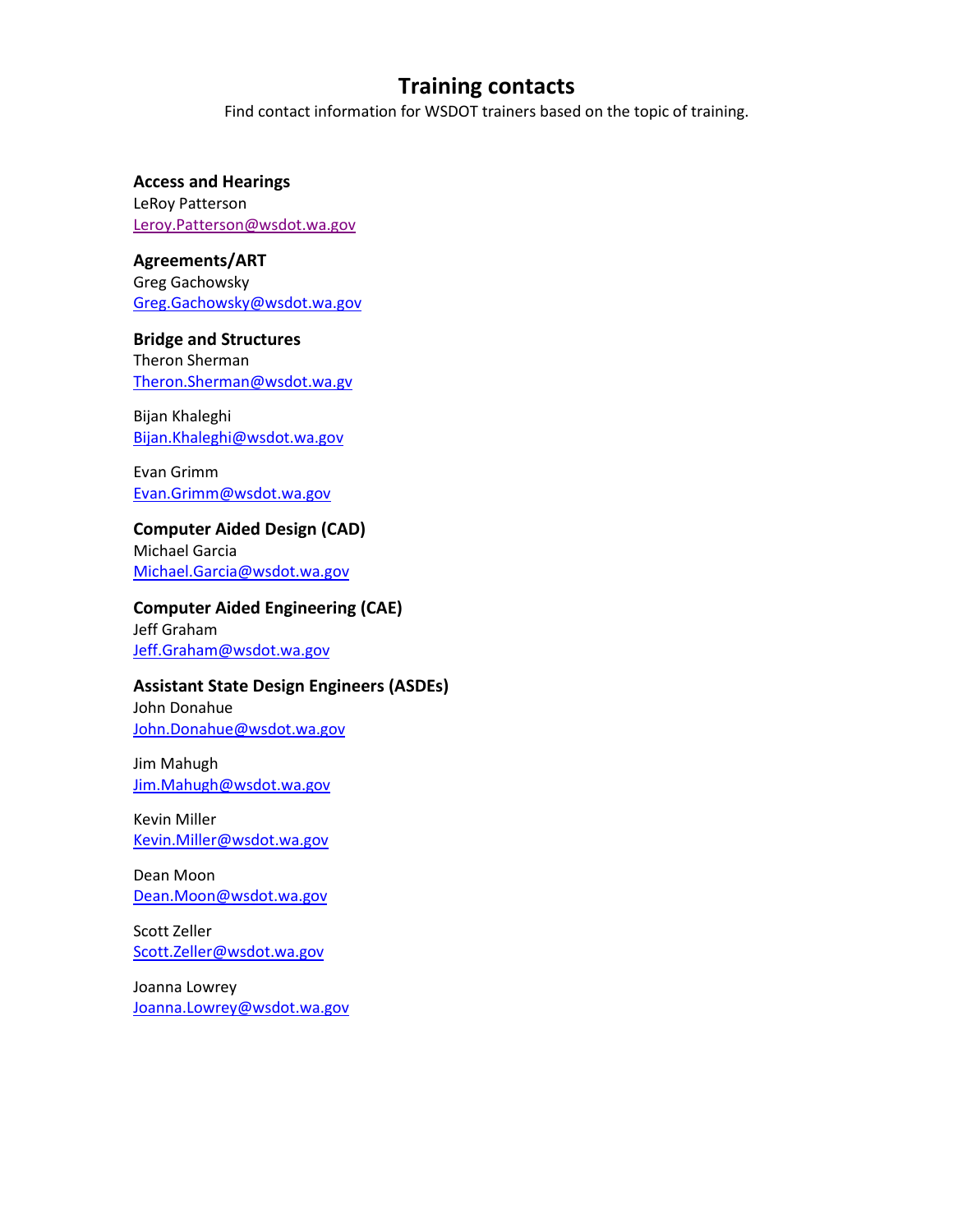Find contact information for WSDOT trainers based on the topic of training.

### **Construction Trainers**

**Eastern Region** Doug Hansen [Phillip.Hansen@wsdot.wa.gov](mailto:Phillip.Hansen@wsdot.wa.gov)

#### **North Central Region**  Jesse Emery [Jesse.Emery@wsdot.wa.gov](mailto:Jesse.Emery@wsdot.wa.gov)

**Northwest Region** Jeff Gubbe [Jeff.Gubbe@wsdot.wa.gov](mailto:Jeff.Gubbe@wsdot.wa.gov)

#### **Olympic Region**

Don Brouillard [Donald.Brouillard@wsdot.wa.gov](mailto:Donald.Brouillard@wsdot.wa.gov)

**South Central Region** Jill Dexter [Jill.Dexter@wsdot.wa.gov](mailto:Jill.Dexter@wsdot.wa.gov)

**Southwest Region** Cecilia McNeil-Hardwick [Cecilia.McNeil@wsdot.wa.gov](mailto:Cecilia.McNeil@wsdot.wa.gov)

#### **Capital Program Development and Management (CPDM)**

Tim Rydholm [Tim.Rydholm@wsdot.wa.gov](mailto:Tim.Rydholm@wsdot.wa.gov)

**Design Build** Jolena Missildine [Jolena.Missildine@wsdot.wa.gov](mailto:Jolena.Missildine@wsdot.wa.gov)

### **Design Training**

Northwest Region Ron Franzen [Ronald.Franzen@wsdot.wa.gov](mailto:Ronald.Franzen@wsdot.wa.gov)

Statewide Carol Stovall [Carol.Stovall@wsdot.wa.gov](mailto:Carol.Stovall@wsdot.wa.gov)

**Environmental** Claire Williamson [Claire.Williamson@wsdot.wa.gov](mailto:Claire.Williamson@wsdot.wa.gov)

**Geographic Information System (GIS)** Julie Jackson [Julie.Jackson@wsdot.wa.gov](mailto:Julie.Jackson@wsdot.wa.gov)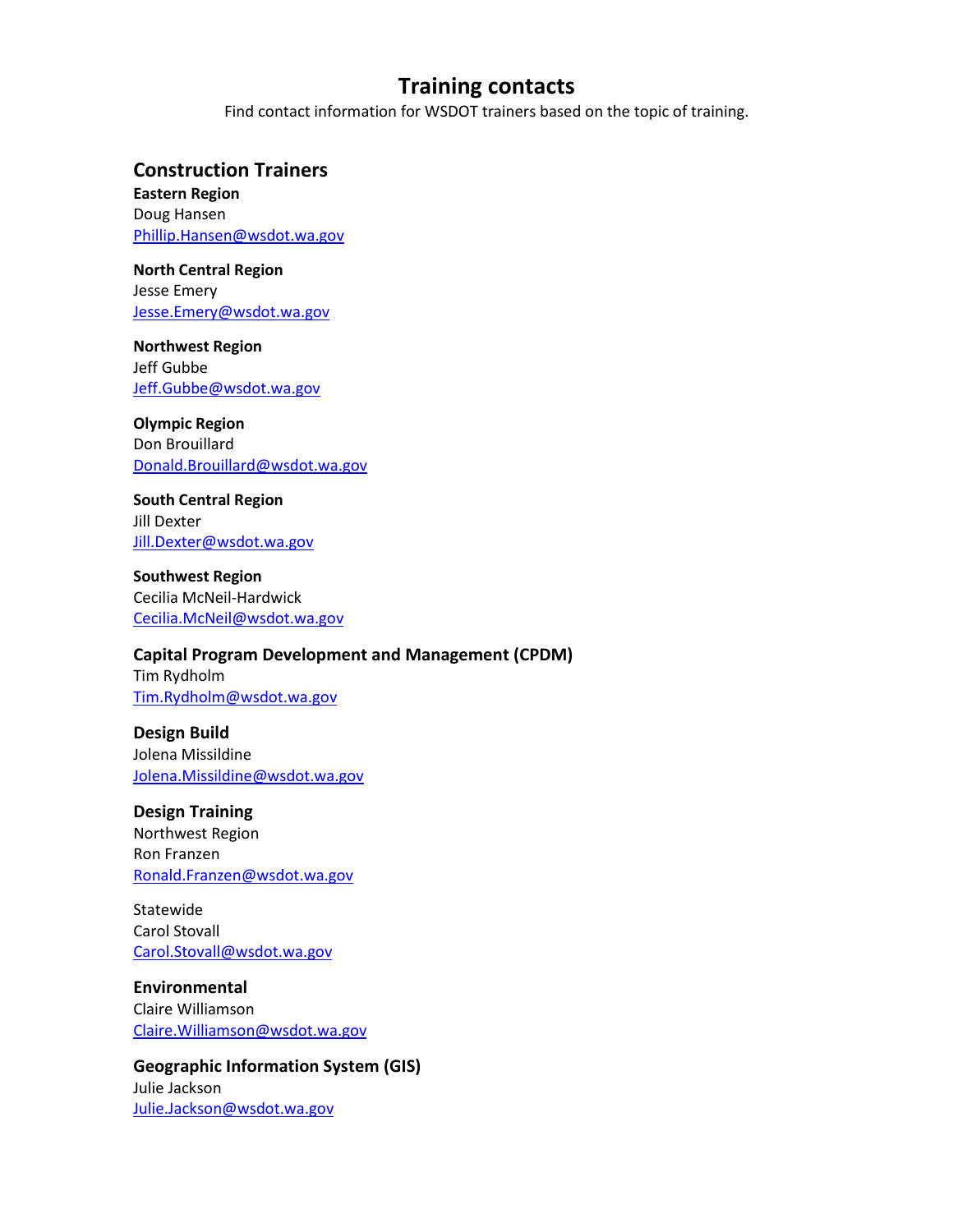Find contact information for WSDOT trainers based on the topic of training.

#### **Highway Safety**

Ida van Schalkwyk [Ida.VanSchalkwyk@wsdot.wa.gov](mailto:Ida.VanSchalkwyk@wsdot.wa.gov)

**Hydraulics** Julie Heilman [Julie.Heilman@wsdot.wa.gov](mailto:Julie.Heilman@wsdot.wa.gov)

**Landscape** Juli Hartwig [Juli.Hartwig@wsdot.wa.gov](mailto:Juli.Hartwig@wsdot.wa.gov)

**Library Services** Michel Wendt [Michel.Wendt@wsdot.wa.gov](mailto:Michel.Wendt@wsdot.wa.gov)

### **Local Programs**

Lynn Noah [Lynn.Noah@wsdot.wa.gov](mailto:Lynn.Noah@wsdot.wa.gov)

## **Maintenance**

**Eastern Region** Moody Harmon [Moody.Harmon@wsdot.wa.gov](mailto:Moody.Harmon@wsdot.wa.gov)

### **North Central Region**

Mike Nielson [Mike.Nielson@wsdot.wa.gov](mailto:Mike.Nielson@wsdot.wa.gov)

**Northwest Region** John Case [John.Case@wsdot.wa.gov](mailto:John.Case@wsdot.wa.gov)

Rodney Jarrells [Rodney.Jarrells@wsdot.wa.gov](mailto:Rodney.Jarrells@wsdot.wa.gov)

**Olympic Region** Brandon Porter [Brandon.Porter@wsdot.wa.gov](mailto:Brandon.Porter@wsdot.wa.gov)

**South Central Region** Koen Swart [Koen.Swart@wsdot.wa.gov](mailto:Koen.Swart@wsdot.wa.gov)

**Southwest Region** Heidi Holmstrom [Heidi.Holmstrom@wsdot.wa.gov](mailto:Heidi.Holmstrom@wsdot.wa.gov)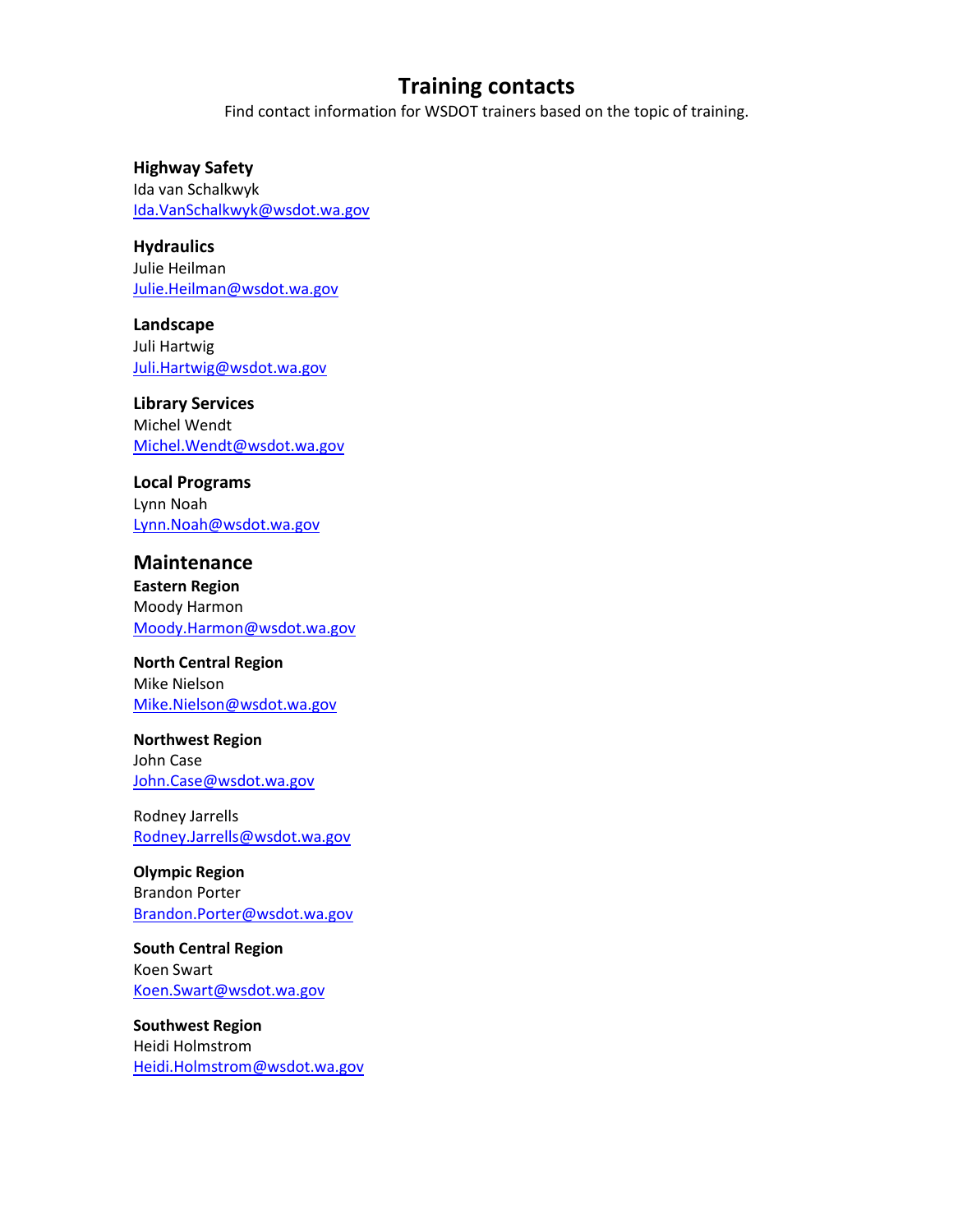Find contact information for WSDOT trainers based on the topic of training.

#### **Materials Lab Tester Certification**

Randy Mawdsley [Randy.Mawdsley@wsdot.wa.gov](mailto:Randy.Mawdsley@wsdot.wa.gov)

Kevin Burns [Kevin.Burns@wsdot.wa.gov](mailto:Kevin.Burns@wsdot.wa.gov)

**Planning** Ryan Warner [Ryan.Warner@wsdot.wa.gov](mailto:Ryan.Warner@wsdot.wa.gov)

**Rail** Connie Raezer [Connie.Raezer@wsdot.wa.gov](mailto:Connie.Raezer@wsdot.wa.gov) Please visit the: [Highway-Railroad Coordination Informational Webpage](https://wsdot.wa.gov/engineering-standards/design-topics/utilities-railroads-agreements/highway-railroad-coordination)

**Real Estate Services** Danny Johnson [Danny.Johnson@wsdot.wa.gov](mailto:Danny.Johnson@wsdot.wa.gov)

**Safety** Contact your region safety officer

## **Stream Restoration**

Susan Kanzler [Susan.Kanzler@wsdot.wa.gov](mailto:Susan.Kanzler@wsdot.wa.gov)

**Survey** Jeff Graham [Jeff.Graham@wsdot.wa.gov](mailto:Jeff.Graham@wsdot.wa.gov)

**Traffic Unsignalized Intersections** Scott Davis

[Scott.A.Davis@wsdot.wa.gov](mailto:Scott.A.Davis@wsdot.wa.gov)

**Work Zone Traffic Control** Steve Haapala [Steve.Haapala@wsdot.wa.gov](mailto:Steve.Haapala@wsdot.wa.gov)

**Traffic Analysis and Modeling, and Pavement Markings**

Doug McClanahan [Doug.McClanahan@wsdot.wa.gov](mailto:Doug.McClanahan@wsdot.wa.gov)

**Signing** Rick Mowlds [Rick.Mowlds@wsdot.wa.gov](mailto:Rick.Mowlds@wsdot.wa.gov)